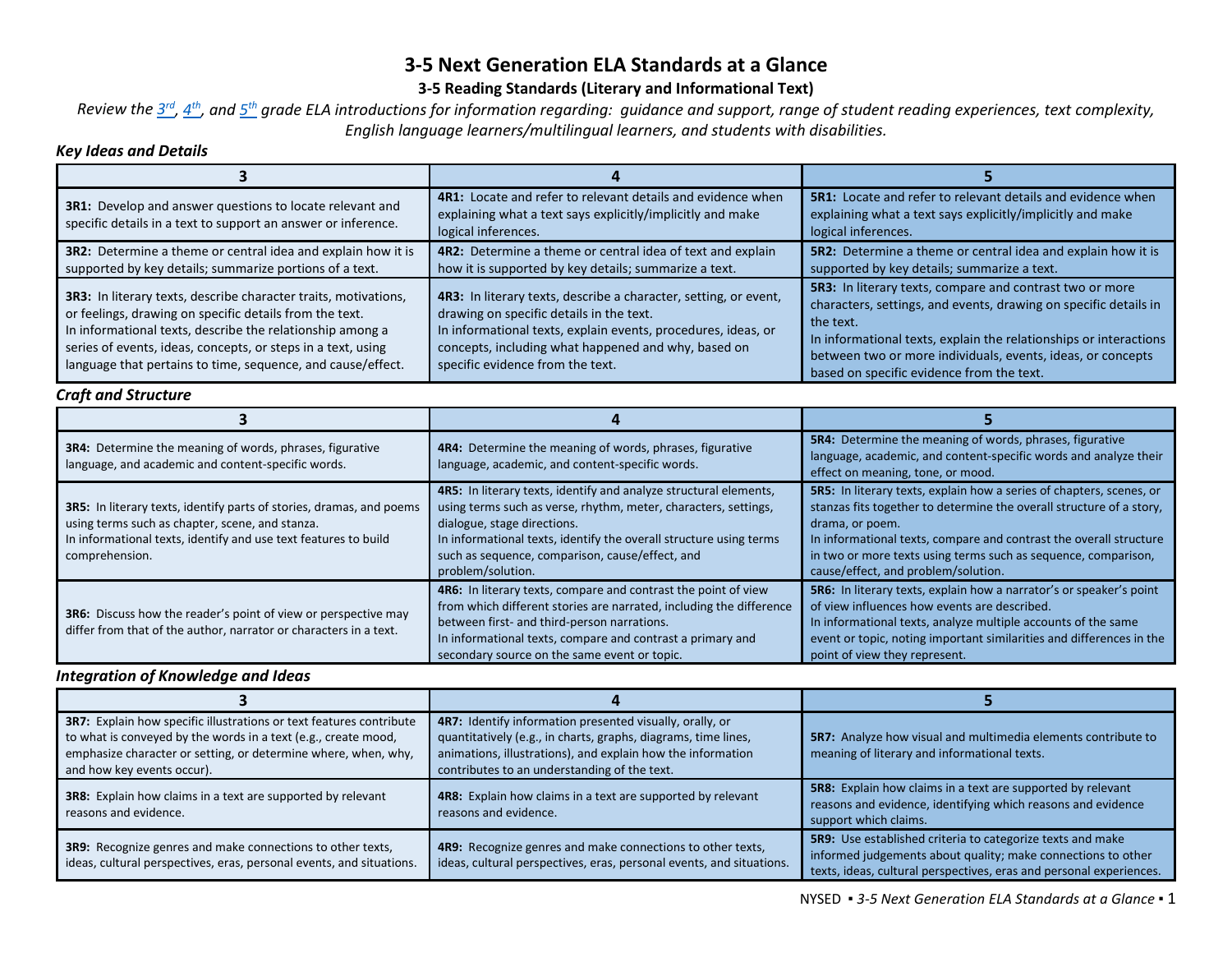# **3-5 Reading Standards (Foundational Skills)**

*Review the [3rd,](http://www.nysed.gov/common/nysed/files/programs/curriculum-instruction/nys-next-generation-ela-standards.pdf#page=45) [4th,](http://www.nysed.gov/common/nysed/files/programs/curriculum-instruction/nys-next-generation-ela-standards.pdf#page=54) and [5th](http://www.nysed.gov/common/nysed/files/programs/curriculum-instruction/nys-next-generation-ela-standards.pdf#page=63) grade ELA introductions for information regarding: guidance and support, range of student reading experiences, text complexity, English language learners/multilingual learners, and students with disabilities.*

#### *Print Concepts and Phonological Awareness*

Standards are addressed in PK-Grade 1. Please see preceding grades for more information.

#### *Phonics and Word Recognition*

| 3RF3: Know and apply grade-level phonics and word<br>analysis skills in decoding words.<br>3RF3a: Identify and know the meaning of the most common<br>prefixes and suffixes.<br>3RF3b: Decode multi-syllabic words.<br><b>3RF3c:</b> Identify, know the meanings of, and decode words<br>with suffixes.<br><b>3RF3d:</b> Recognize and read grade-appropriate irregularly<br>spelled words. | 4RF3: Know and apply grade-level phonics and word<br>analysis skills in decoding words.<br>4RF3a: Use combined knowledge of all letter-sound<br>correspondences, syllabication patterns, and morphology<br>(e.g., roots and affixes) to read accurately unfamiliar<br>multisyllabic words in context and out of context. | <b>5RF3:</b> Know and apply grade-level phonics and word<br>analysis skills in decoding words.<br>5RF3a: Use combined knowledge of all letter-sound<br>correspondences, syllabication patterns, and morphology<br>(e.g., roots and affixes) to read accurately unfamiliar<br>multisyllabic words in context and out of context. |
|---------------------------------------------------------------------------------------------------------------------------------------------------------------------------------------------------------------------------------------------------------------------------------------------------------------------------------------------------------------------------------------------|--------------------------------------------------------------------------------------------------------------------------------------------------------------------------------------------------------------------------------------------------------------------------------------------------------------------------|---------------------------------------------------------------------------------------------------------------------------------------------------------------------------------------------------------------------------------------------------------------------------------------------------------------------------------|

#### *Fluency*

| <b>3RF4:</b> Read grade-level text with sufficient accuracy<br>and fluency to support comprehension. | 4RF4: Read grade-level text with sufficient accuracy<br>and fluency to support comprehension. | <b>5RF4:</b> Read grade-level text with sufficient accuracy<br>and fluency to support comprehension. |
|------------------------------------------------------------------------------------------------------|-----------------------------------------------------------------------------------------------|------------------------------------------------------------------------------------------------------|
| 3RF4a: Read grade-level text across genres orally with                                               | 4RF4a: Read grade-level text across genres orally with                                        | <b>5RF4a:</b> Read grade-level text across genres orally with                                        |
| accuracy, appropriate rate, and expression on successive                                             | accuracy, appropriate rate, and expression on successive                                      | accuracy, appropriate rate, and expression on successive                                             |
| readings.<br><b>3RF4b:</b> Use context to confirm or self-correct word                               | readings.<br>4RF4b: Use context to confirm or self-correct word                               | readings.<br><b>5RF4b:</b> Use context to confirm or self-correct word                               |
| recognition and understanding, rereading as necessary.                                               | recognition and understanding, rereading as necessary.                                        | recognition and understanding, rereading as necessary.                                               |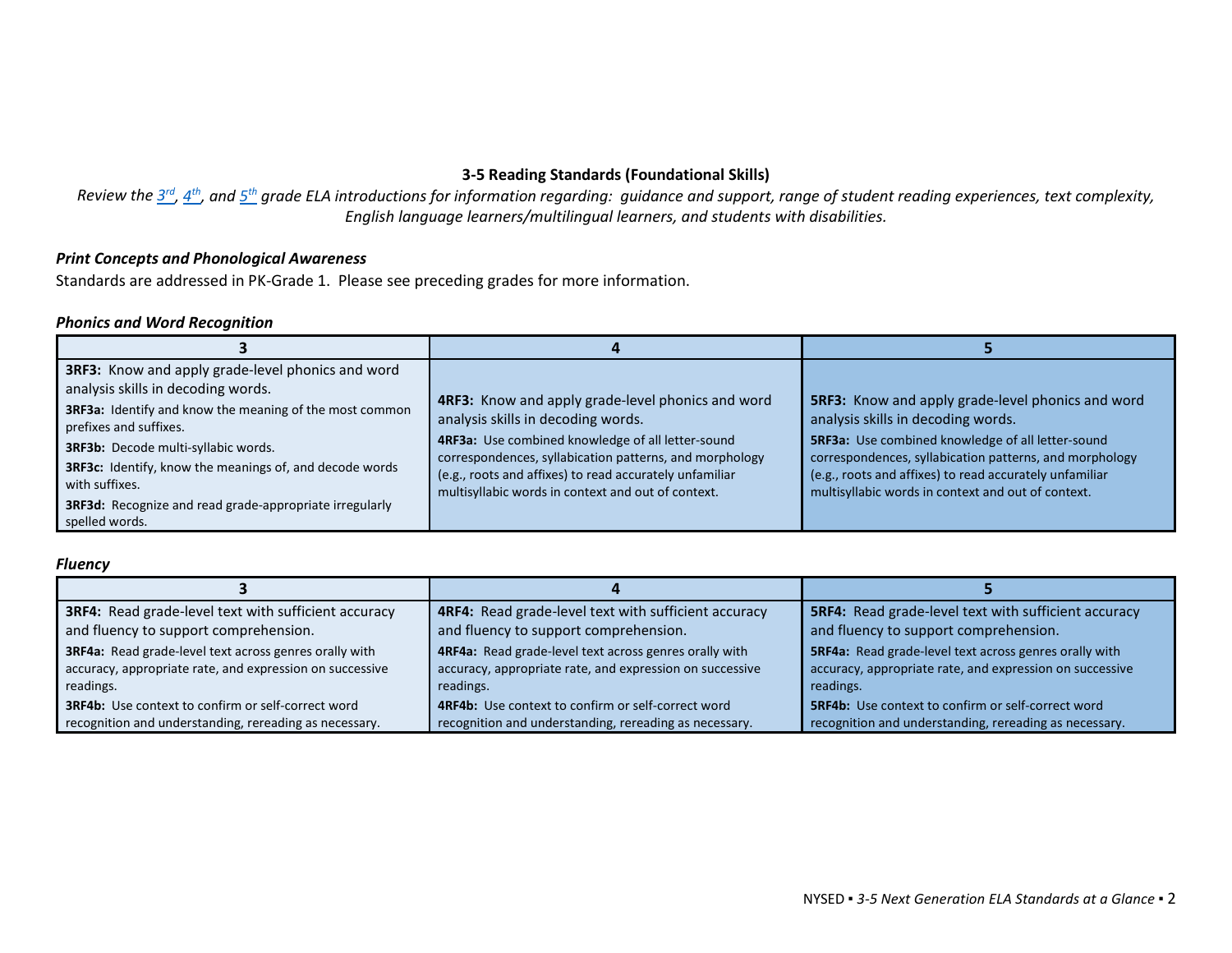#### **3-5 Writing Standards**

*Review the [3rd,](http://www.nysed.gov/common/nysed/files/programs/curriculum-instruction/nys-next-generation-ela-standards.pdf#page=45) [4th,](http://www.nysed.gov/common/nysed/files/programs/curriculum-instruction/nys-next-generation-ela-standards.pdf#page=54) and [5th](http://www.nysed.gov/common/nysed/files/programs/curriculum-instruction/nys-next-generation-ela-standards.pdf#page=63) grade ELA introductions for information regarding: guidance and support, range of student reading experiences, text complexity, English language learners/multilingual learners, and students with disabilities.* 

*Review the [3rd,](http://www.nysed.gov/common/nysed/files/programs/curriculum-instruction/nys-next-generation-ela-standards.pdf#page=49) [4th,](http://www.nysed.gov/common/nysed/files/programs/curriculum-instruction/nys-next-generation-ela-standards.pdf#page=58) and [5th](http://www.nysed.gov/common/nysed/files/programs/curriculum-instruction/nys-next-generation-ela-standards.pdf#page=67) grade Writing introductions for information regarding production and range of writing.*

## *Text Types and Purposes*

| $\overline{\mathbf{3}}$                                                                                                                                                                                                                                                                                                                                                                                                                                                 | Δ                                                                                                                                                                                                                                                                                                                                                                                                                                                                                                                                        |                                                                                                                                                                                                                                                                                                                                                                                                                                                                                                                                                                                            |
|-------------------------------------------------------------------------------------------------------------------------------------------------------------------------------------------------------------------------------------------------------------------------------------------------------------------------------------------------------------------------------------------------------------------------------------------------------------------------|------------------------------------------------------------------------------------------------------------------------------------------------------------------------------------------------------------------------------------------------------------------------------------------------------------------------------------------------------------------------------------------------------------------------------------------------------------------------------------------------------------------------------------------|--------------------------------------------------------------------------------------------------------------------------------------------------------------------------------------------------------------------------------------------------------------------------------------------------------------------------------------------------------------------------------------------------------------------------------------------------------------------------------------------------------------------------------------------------------------------------------------------|
|                                                                                                                                                                                                                                                                                                                                                                                                                                                                         |                                                                                                                                                                                                                                                                                                                                                                                                                                                                                                                                          | 5W1: Write an argument to support claims with clear<br>reasons and relevant evidence.                                                                                                                                                                                                                                                                                                                                                                                                                                                                                                      |
| <b>3W1:</b> Write an argument to support claim(s), using                                                                                                                                                                                                                                                                                                                                                                                                                | 4W1: Write an argument to support claim(s), using<br>clear reasons and relevant evidence.                                                                                                                                                                                                                                                                                                                                                                                                                                                | 5W1a: Introduce a precise claim and organize the reasons<br>and evidence logically.                                                                                                                                                                                                                                                                                                                                                                                                                                                                                                        |
| clear reasons and relevant evidence.<br><b>3W1a:</b> Introduce a claim, supported by details, and organize                                                                                                                                                                                                                                                                                                                                                              | 4W1a: Introduce a precise claim, supported by well-organized<br>facts and details, and organize the reasons and evidence                                                                                                                                                                                                                                                                                                                                                                                                                 | 5W1b: Provide logically ordered reasons that are supported<br>by facts and details from various sources.                                                                                                                                                                                                                                                                                                                                                                                                                                                                                   |
| the reasons and evidence logically.<br><b>3W1b:</b> Use precise language and content-specific vocabulary.                                                                                                                                                                                                                                                                                                                                                               | logically.<br>4W1b: Use precise language and content-specific vocabulary.                                                                                                                                                                                                                                                                                                                                                                                                                                                                | 5W1c: Use precise language and content-specific vocabulary<br>while writing an argument.                                                                                                                                                                                                                                                                                                                                                                                                                                                                                                   |
| 3W1c: Use linking words and phrases to connect ideas within<br>categories of information.                                                                                                                                                                                                                                                                                                                                                                               | 4W1c: Use transitional words and phrases to connect ideas<br>within categories of information.                                                                                                                                                                                                                                                                                                                                                                                                                                           | 5W1d: Use appropriate transitional words, phrases, and<br>clauses to clarify and connect ideas and concepts.                                                                                                                                                                                                                                                                                                                                                                                                                                                                               |
| 3W1d: Provide a concluding statement or section.                                                                                                                                                                                                                                                                                                                                                                                                                        | 4W1d: Provide a concluding statement or section related to<br>the argument presented.                                                                                                                                                                                                                                                                                                                                                                                                                                                    | 5W1e: Provide a concluding statement or section related to<br>the argument presented.                                                                                                                                                                                                                                                                                                                                                                                                                                                                                                      |
|                                                                                                                                                                                                                                                                                                                                                                                                                                                                         |                                                                                                                                                                                                                                                                                                                                                                                                                                                                                                                                          | 5W1f: Maintain a style and tone appropriate to the writing<br>task.                                                                                                                                                                                                                                                                                                                                                                                                                                                                                                                        |
| 3W2: Write informative/explanatory texts to explore a<br>topic and convey ideas and information relevant to the<br>subject.<br>3W2a: Introduce a topic and organize related information<br>together.<br><b>3W2b:</b> Develop a topic with facts, definitions, and details;<br>include illustrations when useful for aiding comprehension.<br>3W2c: Use precise language and content-specific vocabulary.<br>3W2d: Use linking words and phrases to connect ideas within | 4W2: Write informative/explanatory texts to explore a<br>topic and convey ideas and information relevant to the<br>subject.<br>4W2a: Introduce a topic clearly and organize related<br>information in paragraphs and sections.<br>4W2b: Develop ideas on a topic with facts, definitions,<br>concrete details, or other relevant information; include text<br>features when useful for aiding comprehension.<br>4W2c: Use precise language and content-specific vocabulary.<br>4W2d: Use transitional words and phrases to connect ideas | 5W2: Write informative/explanatory texts to explore a<br>topic and convey ideas and information relevant to the<br>subject.<br>5W2a: Introduce a topic clearly, provide a general focus, and<br>organize related information logically.<br>5W2b: Develop a topic with facts, definitions, concrete<br>details, quotations, or other relevant information; include text<br>features, illustrations, and multimedia to aid comprehension.<br>5W2c: Use precise language and content-specific vocabulary<br>to explain a topic.<br>5W2d: Use appropriate transitional/linking words, phrases, |
| categories of information.<br>3W2e: Provide a concluding statement or section.                                                                                                                                                                                                                                                                                                                                                                                          | within categories of information.<br>4W2e: Provide a concluding statement or section related to<br>the information or explanation presented.                                                                                                                                                                                                                                                                                                                                                                                             | and clauses to clarify and connect ideas and concepts.<br>5W2e: Provide a concluding statement or section related to<br>the information or explanation presented.                                                                                                                                                                                                                                                                                                                                                                                                                          |
|                                                                                                                                                                                                                                                                                                                                                                                                                                                                         |                                                                                                                                                                                                                                                                                                                                                                                                                                                                                                                                          | <b>5W2f:</b> Establish a style aligned to a subject area or task.                                                                                                                                                                                                                                                                                                                                                                                                                                                                                                                          |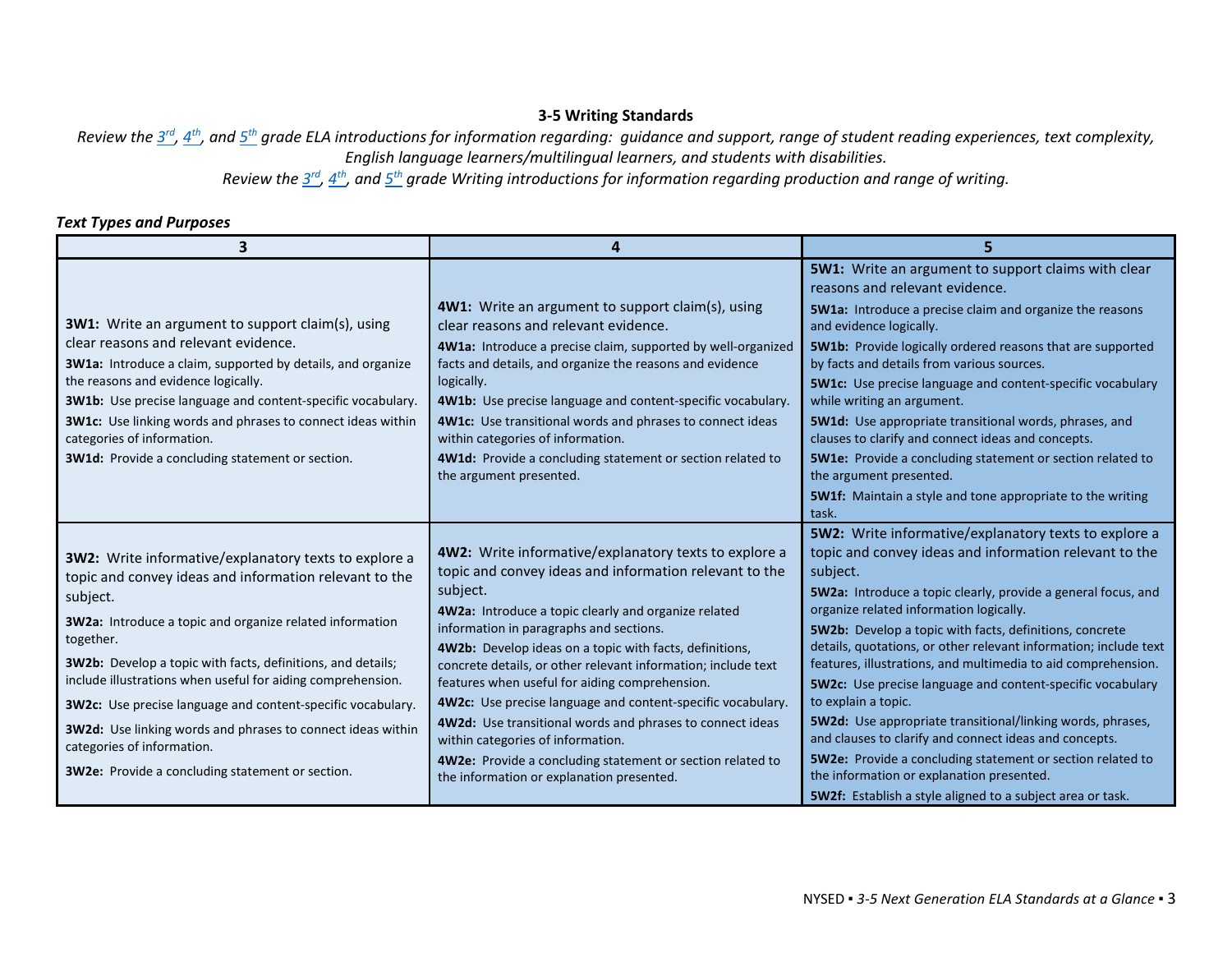# **3-5 Writing Standards** *(continued)*

*Review the [3rd,](http://www.nysed.gov/common/nysed/files/programs/curriculum-instruction/nys-next-generation-ela-standards.pdf#page=45) [4th,](http://www.nysed.gov/common/nysed/files/programs/curriculum-instruction/nys-next-generation-ela-standards.pdf#page=54) and [5th](http://www.nysed.gov/common/nysed/files/programs/curriculum-instruction/nys-next-generation-ela-standards.pdf#page=63) grade ELA introductions for information regarding: guidance and support, range of student reading experiences, text complexity, English language learners/multilingual learners, and students with disabilities.* 

*Review the [3rd,](http://www.nysed.gov/common/nysed/files/programs/curriculum-instruction/nys-next-generation-ela-standards.pdf#page=49) [4th,](http://www.nysed.gov/common/nysed/files/programs/curriculum-instruction/nys-next-generation-ela-standards.pdf#page=58) and [5th](http://www.nysed.gov/common/nysed/files/programs/curriculum-instruction/nys-next-generation-ela-standards.pdf#page=67) grade Writing introductions for information regarding production and range of writing.*

## *Text Types and Purposes (continued)*

|                                                                     | 4W3: Write narratives to develop real or imagined                | 5W3: Write narratives to develop real or imagined                  |
|---------------------------------------------------------------------|------------------------------------------------------------------|--------------------------------------------------------------------|
|                                                                     | experiences or events using effective technique,                 | experiences or events using effective techniques,                  |
| 3W3: Write narratives to develop real or imagined                   | descriptive details, and clear event sequences.                  | descriptive details, and clear event sequences.                    |
| experiences or events using effective techniques,                   | 4W3a: Establish a situation and introduce a narrator and/or      | <b>5W3a:</b> Establish a situation and introduce a narrator and/or |
| descriptive details, and clear event sequences.                     | characters.                                                      | characters.                                                        |
| 3W3a: Establish a situation and introduce a narrator and/or         | 4W3b: Use dialogue and description of actions, thoughts, and     | <b>5W3b:</b> Use narrative techniques, such as dialogue and        |
| characters.                                                         | feelings to develop experiences and events to show the           | description, to develop experiences and events or show the         |
| <b>3W3b:</b> Use descriptions of actions, thoughts, and feelings to | responses of characters to situations.                           | responses of characters to situations.                             |
| develop experiences and events or show the response of              | 4W3c: Use transitional words and phrases to manage the           | 5W3c: Use a variety of transitional words, phrases, and            |
| characters to situations.                                           | sequence of events.                                              | clauses to manage the sequence of events.                          |
| <b>3W3c:</b> Use temporal words and phrases to signal event order.  | 4W3d: Use concrete words and phrases and sensory details         | 5W3d: Use concrete words and phrases and sensory details           |
| <b>3W3d:</b> Provide a conclusion.                                  | to convey experiences and events precisely.                      | to convey experiences and events precisely.                        |
|                                                                     | <b>4W3e:</b> Provide a conclusion that follows from the narrated | <b>5W3e:</b> Provide a conclusion that follows from the narrated   |
|                                                                     | experiences or events.                                           | experiences or events.                                             |
| <b>3W4:</b> Create a response to a text, author, theme or           | 4W4: Create a poem, story, play, art work, or other              | 5W4: Create a poem, story, play, art work, or other                |
| personal experience (e.g., poem, play, story, art work,             | response to a text, author, theme, or personal                   | response to a text, author, theme, or personal                     |
| or other).                                                          | experience.                                                      | experience.                                                        |
|                                                                     | 4W5: Draw evidence from literary or informational                | 5W5: Draw evidence from literary or informational                  |
| Begins in Grade 4.                                                  | texts to respond and support analysis, reflection, and           | texts to respond and support analysis, reflection, and             |
|                                                                     | research by applying the grade 4 Reading Standards.              | research by applying the Grade 5 Reading Standards.                |

#### *Research to Build and Present Knowledge*

| <b>3W6:</b> Conduct research to answer questions, including<br>self-generated questions, and to build knowledge.                                                                | 4W6: Conduct research to answer questions, including<br>self-generated questions, and to build knowledge<br>through investigating multiple aspects of a topic.                         | <b>5W6:</b> Conduct research to answer questions, including<br>self-generated questions, and to build knowledge<br>through investigation of multiple aspects of a topic<br>using multiple sources. |
|---------------------------------------------------------------------------------------------------------------------------------------------------------------------------------|----------------------------------------------------------------------------------------------------------------------------------------------------------------------------------------|----------------------------------------------------------------------------------------------------------------------------------------------------------------------------------------------------|
| 3W7: Recall relevant information from experiences or<br>gather information from multiple sources; take brief<br>notes on sources and sort evidence into provided<br>categories. | 4W7: Recall relevant information from experiences or<br>gather relevant information from multiple sources; take<br>notes and categorize information, and provide a list of<br>sources. | <b>5W7:</b> Recall relevant information from experiences or<br>gather relevant information from multiple sources;<br>summarize or paraphrase; avoid plagiarism and provide<br>a list of sources.   |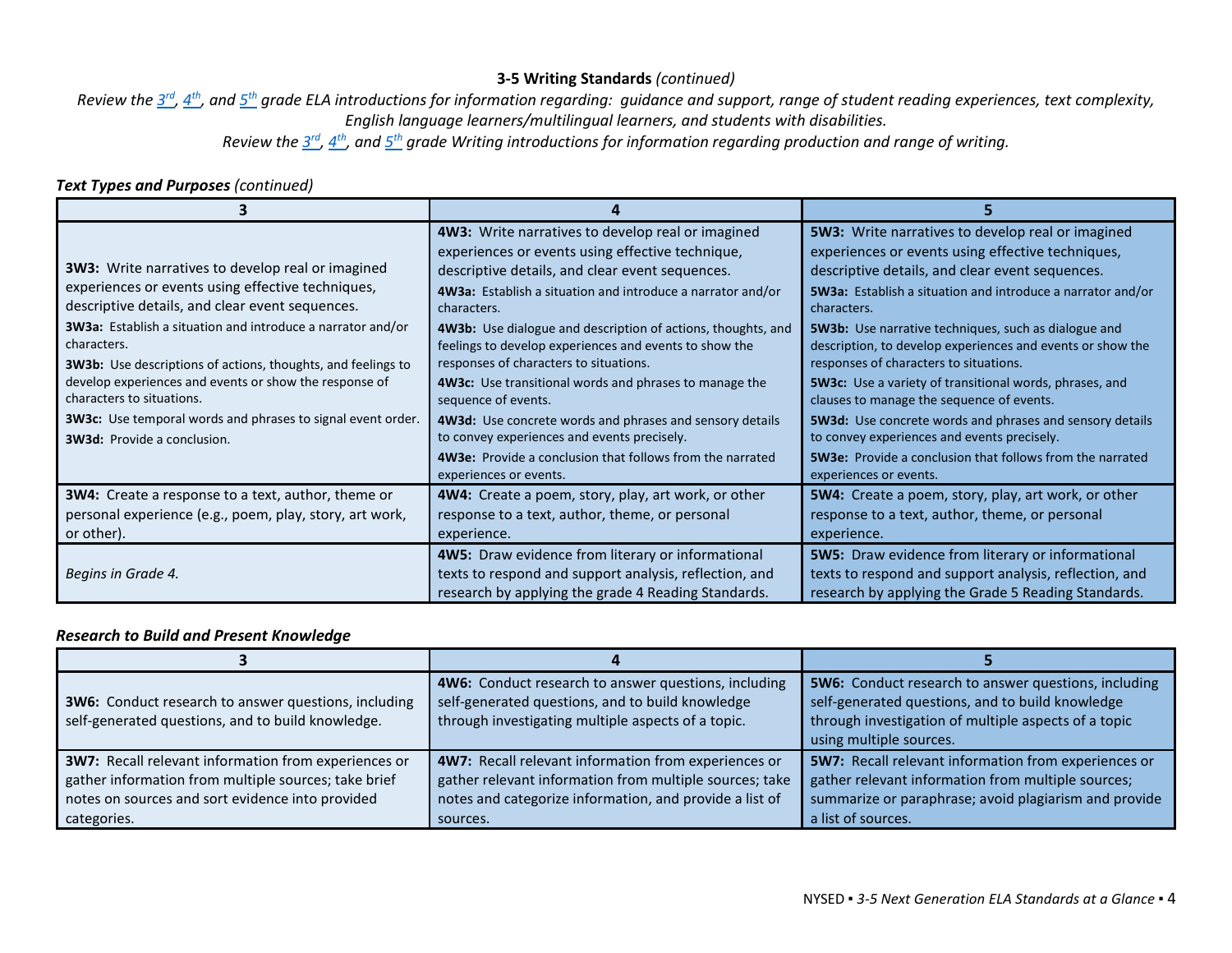# **3-5 Speaking and Listening Standards**

*Review the [3rd,](http://www.nysed.gov/common/nysed/files/programs/curriculum-instruction/nys-next-generation-ela-standards.pdf#page=45) [4th,](http://www.nysed.gov/common/nysed/files/programs/curriculum-instruction/nys-next-generation-ela-standards.pdf#page=54) and [5th](http://www.nysed.gov/common/nysed/files/programs/curriculum-instruction/nys-next-generation-ela-standards.pdf#page=63) grade ELA introductions for information regarding: guidance and support, range of student reading experiences, text complexity, English language learners/multilingual learners, and students with disabilities.*

# *Comprehension and Collaboration*

| 3SL1: Participate and engage effectively in a range of<br>collaborative discussions with diverse peers and adults,<br>expressing ideas clearly, and building on those of<br>others.<br><b>3SL1a:</b> Come to discussions having read or studied required<br>material; draw on that preparation and other information<br>known about the topic to explore ideas under discussion.<br><b>3SL1b:</b> Follow agreed-upon norms for discussions by actively<br>listening, taking turns, and staying on topic.<br><b>3SL1c:</b> Ask questions to check understanding of information<br>presented and link comments to the remarks of others.<br>3SL1d: Explain their own ideas and understanding of the<br>discussion.<br><b>3SL1e:</b> Consider individual differences when communicating<br>with others. | 4SL1: Engage effectively in a range of collaborative<br>discussions with diverse partners, expressing ideas<br>clearly, and building on those of others.<br>4SL1a: Come to discussions prepared, having read or studied<br>required material; draw on that preparation and other<br>information known about the topic to explore ideas under<br>discussion.<br>4SL1b: Follow agreed-upon norms for discussions and carry<br>out assigned roles.<br>4SL1c: Pose and respond to specific questions to clarify or<br>follow up on information, and make comments that<br>contribute to the discussion and link to the remarks of others.<br>4SL1d: Review the relevant ideas expressed and explain their<br>own ideas and understanding of the discussion. | 5SL1: Engage effectively in a range of collaborative<br>discussions with diverse partners; express ideas clearly<br>and persuasively, and build on those of others.<br>5SL1a: Come to discussions prepared, having read or studied<br>required material; draw on that preparation and other<br>information known about the topic to explore ideas under<br>discussion.<br>5SL1b: Follow agreed-upon norms for discussions and carry<br>out assigned roles.<br><b>5SL1c:</b> Pose and respond to specific questions by making<br>comments that contribute to the discussion and elaborate on<br>the remarks of others.<br><b>5SL1d:</b> Consider the ideas expressed and draw conclusions<br>about information and knowledge gained from the<br>discussions. |
|------------------------------------------------------------------------------------------------------------------------------------------------------------------------------------------------------------------------------------------------------------------------------------------------------------------------------------------------------------------------------------------------------------------------------------------------------------------------------------------------------------------------------------------------------------------------------------------------------------------------------------------------------------------------------------------------------------------------------------------------------------------------------------------------------|---------------------------------------------------------------------------------------------------------------------------------------------------------------------------------------------------------------------------------------------------------------------------------------------------------------------------------------------------------------------------------------------------------------------------------------------------------------------------------------------------------------------------------------------------------------------------------------------------------------------------------------------------------------------------------------------------------------------------------------------------------|-------------------------------------------------------------------------------------------------------------------------------------------------------------------------------------------------------------------------------------------------------------------------------------------------------------------------------------------------------------------------------------------------------------------------------------------------------------------------------------------------------------------------------------------------------------------------------------------------------------------------------------------------------------------------------------------------------------------------------------------------------------|
| <b>3SL2:</b> Determine the central ideas and supporting<br>details or information presented in diverse texts and<br>formats (e.g., including visual, quantitative, and oral).                                                                                                                                                                                                                                                                                                                                                                                                                                                                                                                                                                                                                        | <b>4SL2:</b> Paraphrase portions of information presented in<br>diverse formats (e.g., including visual, quantitative, and<br>oral).                                                                                                                                                                                                                                                                                                                                                                                                                                                                                                                                                                                                                    | <b>5SL2:</b> Summarize information presented in diverse<br>formats (e.g., including visual, quantitative, and oral).                                                                                                                                                                                                                                                                                                                                                                                                                                                                                                                                                                                                                                        |
| 3SL3: Ask and answer questions in order to evaluate a<br>speaker's point of view, offering appropriate<br>elaboration and detail.                                                                                                                                                                                                                                                                                                                                                                                                                                                                                                                                                                                                                                                                    | 4SL3: Identify and evaluate reasons and evidence a<br>speaker provides to support particular points.                                                                                                                                                                                                                                                                                                                                                                                                                                                                                                                                                                                                                                                    | <b>5SL3:</b> Identify and evaluate the reasons and evidence a<br>speaker provides to support particular points.                                                                                                                                                                                                                                                                                                                                                                                                                                                                                                                                                                                                                                             |

## *Presentation of Knowledge and Ideas*

| 3SL4: Report on a topic or text, tell a story, or recount<br>an experience with appropriate facts and relevant,<br>descriptive details, speaking clearly at an<br>understandable pace. | 4SL4: Report on a topic or text, tell a story, or recount<br>an experience with appropriate facts and relevant,<br>descriptive details, speaking clearly at an<br>understandable pace and volume appropriate for<br>audience. | 5SL4: Report on a topic or text, sequencing ideas<br>logically and using appropriate facts and relevant,<br>descriptive details to support central ideas or themes;<br>speak clearly at an understandable pace and volume<br>appropriate for audience. |
|----------------------------------------------------------------------------------------------------------------------------------------------------------------------------------------|-------------------------------------------------------------------------------------------------------------------------------------------------------------------------------------------------------------------------------|--------------------------------------------------------------------------------------------------------------------------------------------------------------------------------------------------------------------------------------------------------|
| 3SL5: Include digital media and/or visual displays in<br>presentations to emphasize certain facts or details.                                                                          | 4SL5: Include digital media and/or visual displays in<br>presentations to emphasize central ideas or themes.                                                                                                                  | 5SL5: Include digital media and/or visual displays in<br>presentations to emphasize and enhance central ideas<br>or themes.                                                                                                                            |
| 3SL6: Identify contexts that call for academic English or<br>informal discourse.                                                                                                       | 4SL6: Distinguish between contexts that call for formal<br>English versus/or informal discourse; use formal English<br>when appropriate to task and situation.                                                                | 5SL6: Adapt speech to a variety of contexts and tasks,<br>using formal English when appropriate.                                                                                                                                                       |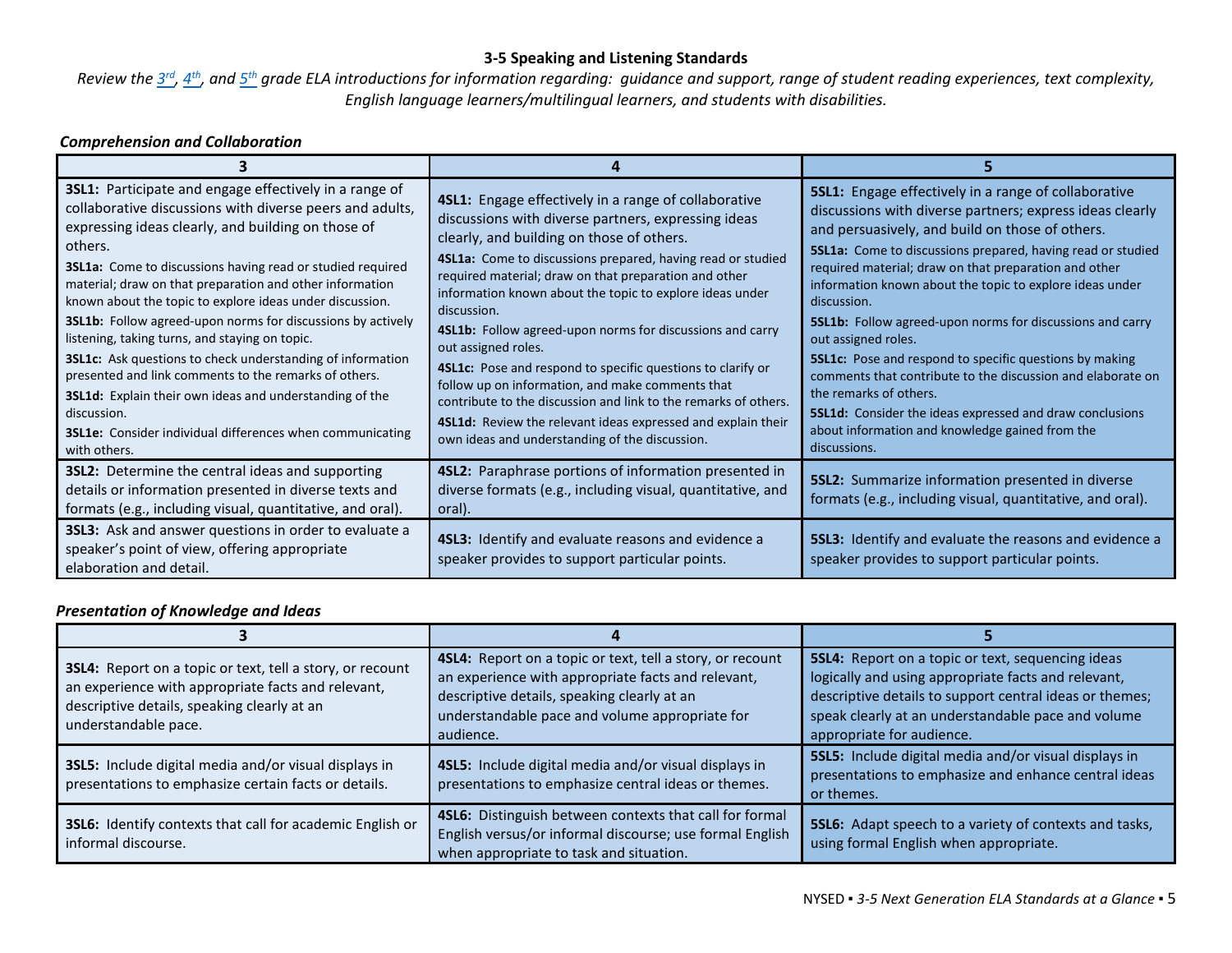#### **3-5 Language Standards**

*Review the [3rd,](http://www.nysed.gov/common/nysed/files/programs/curriculum-instruction/nys-next-generation-ela-standards.pdf#page=45) [4th,](http://www.nysed.gov/common/nysed/files/programs/curriculum-instruction/nys-next-generation-ela-standards.pdf#page=54) and [5th](http://www.nysed.gov/common/nysed/files/programs/curriculum-instruction/nys-next-generation-ela-standards.pdf#page=63) grade ELA introductions for information regarding: guidance and support, range of student reading experiences, text complexity, English language learners/multilingual learners, and students with disabilities.*

# *Conventions of Academic English/Language for Learning*

|                   | <b>Grades 3-5</b> (Students are expected to know and be able to use these skills by the end of $5th$ grade.)                                                    |
|-------------------|-----------------------------------------------------------------------------------------------------------------------------------------------------------------|
|                   | <b>CORE CONVENTION SKILLS</b>                                                                                                                                   |
|                   | Produce simple, compound, and complex sentences.<br>$\bullet$                                                                                                   |
|                   | Explain the function of nouns, pronouns, verbs, adjectives, and adverbs in general as well as in particular sentences.<br>$\bullet$                             |
| Anchor            | Use relative pronouns (who, whose, whom, which, that) and relative adverbs (where, when, why).                                                                  |
| <b>Standard 1</b> | Explain the function of conjunctions, prepositions, and interjections in general as well as in particular sentences.<br>$\bullet$                               |
| $(3 - 5L1)$ :     | Form and use regular and irregular plural nouns.<br>$\bullet$                                                                                                   |
| Demonstrate       | Use abstract nouns.<br>$\bullet$                                                                                                                                |
| command of        | Form and use regular and irregular verbs.<br>$\bullet$                                                                                                          |
| the conventions   | Form and use the simple verb tenses (e.g., I walked; I walk; I will walk).<br>$\bullet$                                                                         |
| of academic       | Form and use the progressive verb tenses (e.g., I was walking; I am walking; I will be walking).<br>$\bullet$                                                   |
| English           | Form and use the perfect verb tenses (e.g., I had walked; I have walked; I will have walked).<br>$\bullet$                                                      |
| grammar and       | Use verb tense to convey various times, sequences, states, and conditions.<br>$\bullet$                                                                         |
| usage when        | Recognize and correct inappropriate shifts in verb tense.<br>$\bullet$                                                                                          |
| writing or        | Ensure subject-verb and pronoun-antecedent agreement.<br>$\bullet$                                                                                              |
| speaking.*        | Use coordinating and subordinating conjunctions.<br>$\bullet$                                                                                                   |
|                   | Use and identify prepositional phrases.<br>$\bullet$                                                                                                            |
|                   | Produce complete sentences, recognizing and correcting inappropriate fragments and run-ons.<br>$\bullet$                                                        |
|                   | Correctly use frequently confused words (e.g., to, too, two; there, their).                                                                                     |
| Anchor            | <b>CORE PUNCTUATION and SPELLING SKILLS</b>                                                                                                                     |
| <b>Standard 2</b> | Capitalize appropriate words in titles.<br>$\bullet$                                                                                                            |
| $(3-5L2)$ :       | Use correct capitalization.<br>$\bullet$                                                                                                                        |
| Demonstrate       | Use commas in addresses.<br>$\bullet$                                                                                                                           |
| command of        | Use commas and quotation marks in dialogue. $\rightarrow$ Use commas and quotation marks to mark direct speech and quotations from a text.<br>$\bullet$         |
| the conventions   | Use a comma before a coordinating conjunction in a compound sentence.<br>$\bullet$                                                                              |
| of academic       | Use a comma to separate an introductory element from the rest of the sentence.<br>$\bullet$                                                                     |
| English           | Use punctuation to separate items in a series.<br>$\bullet$                                                                                                     |
| capitalization,   | Form and use possessives.<br>$\bullet$                                                                                                                          |
| punctuation,      | Use conventional spelling for high-frequency and other studied words, and to add suffixes to base words (e.g., sitting, smiled, cries, happiness).              |
| and spelling      | Use spelling patterns, rules, and generalizations (e.g., word families, position-based spellings, syllable patterns, ending rules, meaningful word<br>$\bullet$ |
| when writing.*    | parts) in writing words. $\rightarrow$ Spell grade-appropriate words correctly, consulting references as needed.                                                |
|                   | Use quotation marks or italics to indicate titles of works.                                                                                                     |

\* While building proficiency in English, ELLs/MLLs in English as a New Language and Bilingual Education programs, may demonstrate skills bilingually or transfer linguistic knowledge across languages.